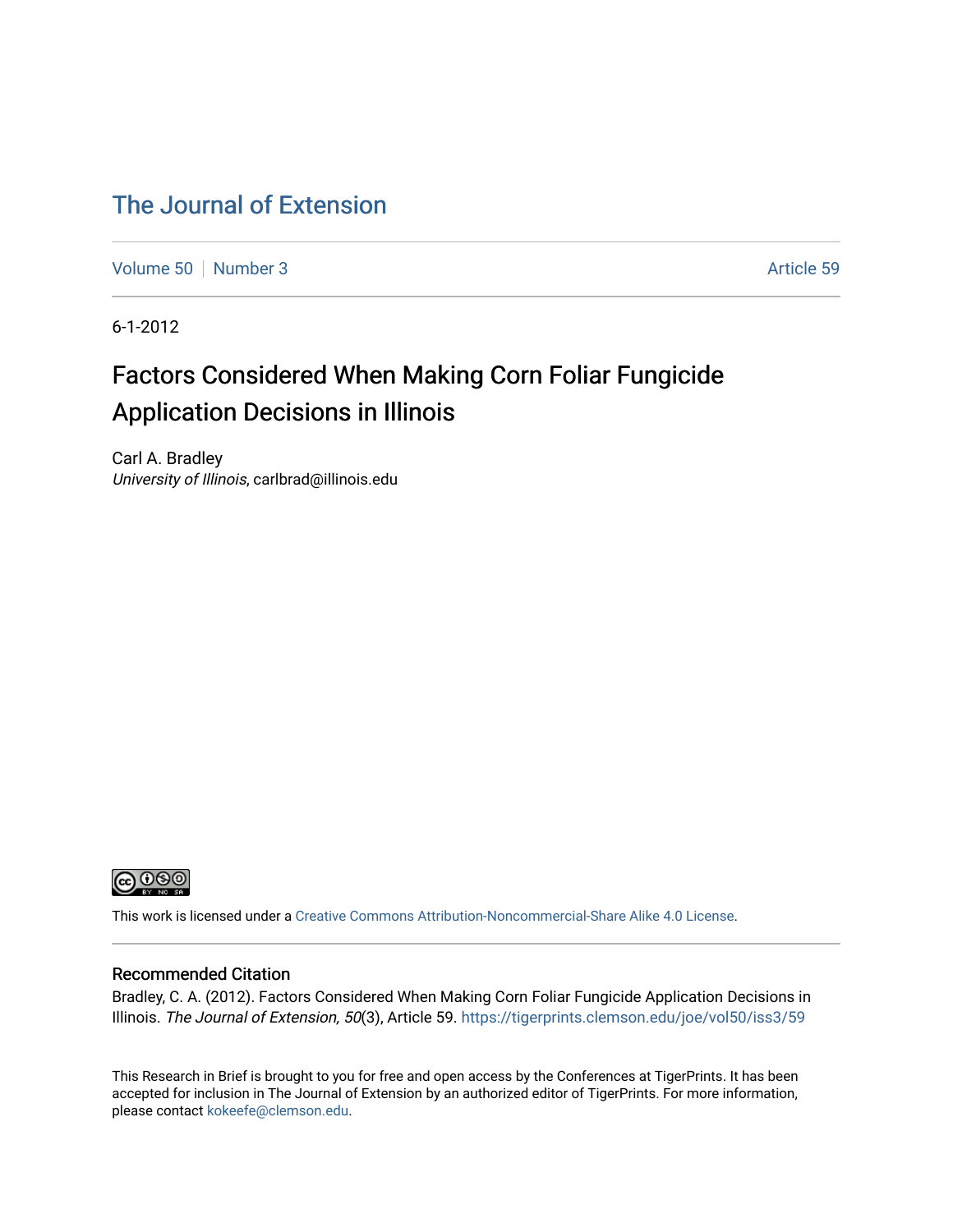

**June 2012 Volume 50 Number 3 Article Number 3RIB7**

[Return to Current Issue](http://www.joe.org/joe/2012june/)

# **Factors Considered When Making Corn Foliar Fungicide Application Decisions in Illinois**

**Carl A. Bradley** Extension Plant Pathologist Department of Crop Sciences University of Illinois Urbana, Illinois [carlbrad@illinois.edu](mailto:carlbrad@illinois.edu)

*Abstract: Foliar fungicide use on corn in Illinois has increased drastically beginning in 2007. In an effort to better understand the factors considered in corn fungicide application decisions, attendees of a series of meetings in Illinois were surveyed. Results indicate that disease pressure was the most important factor considered by the greatest percentage of survey respondents (38%). Factors not related to disease or disease risk were considered the most important factor for 23% of the respondents. These results indicate that additional Extension programming is needed to teach the importance of considering disease and disease risk when making a fungicide decision.*

### **Introduction**

In 2007, approximately 11 to 14 million acres of corn out of 76 million acres grown in the Midwest were sprayed with a foliar fungicide. This included 3 to 4 million out of 13 million acres grown in Illinois (Munkvold, Doerge, & Bradley, 2008). Aggressive commercial advertising campaigns that promote foliar fungicides for corn have become common in Illinois.

Although foliar diseases such as gray leaf spot (caused by *Cercospora zeae-maydis*) and northern leaf blight (caused by *Exserohilum turcicum*) may cause economically damaging yield losses in Illinois corn fields in some years and on some hybrids (Munkvold, Martinson, Shriver, & Dixon, 2001; White, 1999), these advertisements focus primarily on the potential of yield increases with the use of fungicides, with less emphasis on foliar disease management. Increased marketing and sales of foliar fungicides also have occurred in other midwestern states and on crops besides corn (Conley, Krupke, Santini, & Shaner, 2007). The practice of applying a foliar fungicide in hopes of yield enhancement, without giving any consideration to foliar diseases, does not fit within an integrated pest management (IPM) strategy, which would call for using a foliar fungicide only when necessary based on economic disease threshold levels.

The objective of the study reported here was to develop a better understanding of the factors considered by corn producers, company representatives, crop consultants, and others in the decision-making process of whether a foliar fungicide should be applied to a cornfield.

## **Methodology**

A series of University of Illinois Extension meetings known as the "Corn and Soybean Classics" was held at six locations in Illinois during January 2009 (Bloomington, Champaign, Malta, Moline, Mt. Vernon, and Springfield, IL) (Figure 1). Audience members were asked a series of questions, and responses were collected using a TurningPoint audience response system (Turning Technologies, LLC, Youngstown, OH). Audience members were asked which of the following described their primary occupation: producer, ag input supplier (retailer), ag chemical company representative, seed company representative, consultant, or other. In addition, the audience was asked if they had applied or recommended applying a foliar fungicide to corn during the 2008 growing season and which of the following was the most important factor that was considered when making a foliar fungicide application decision: marketing price of the crop, amount of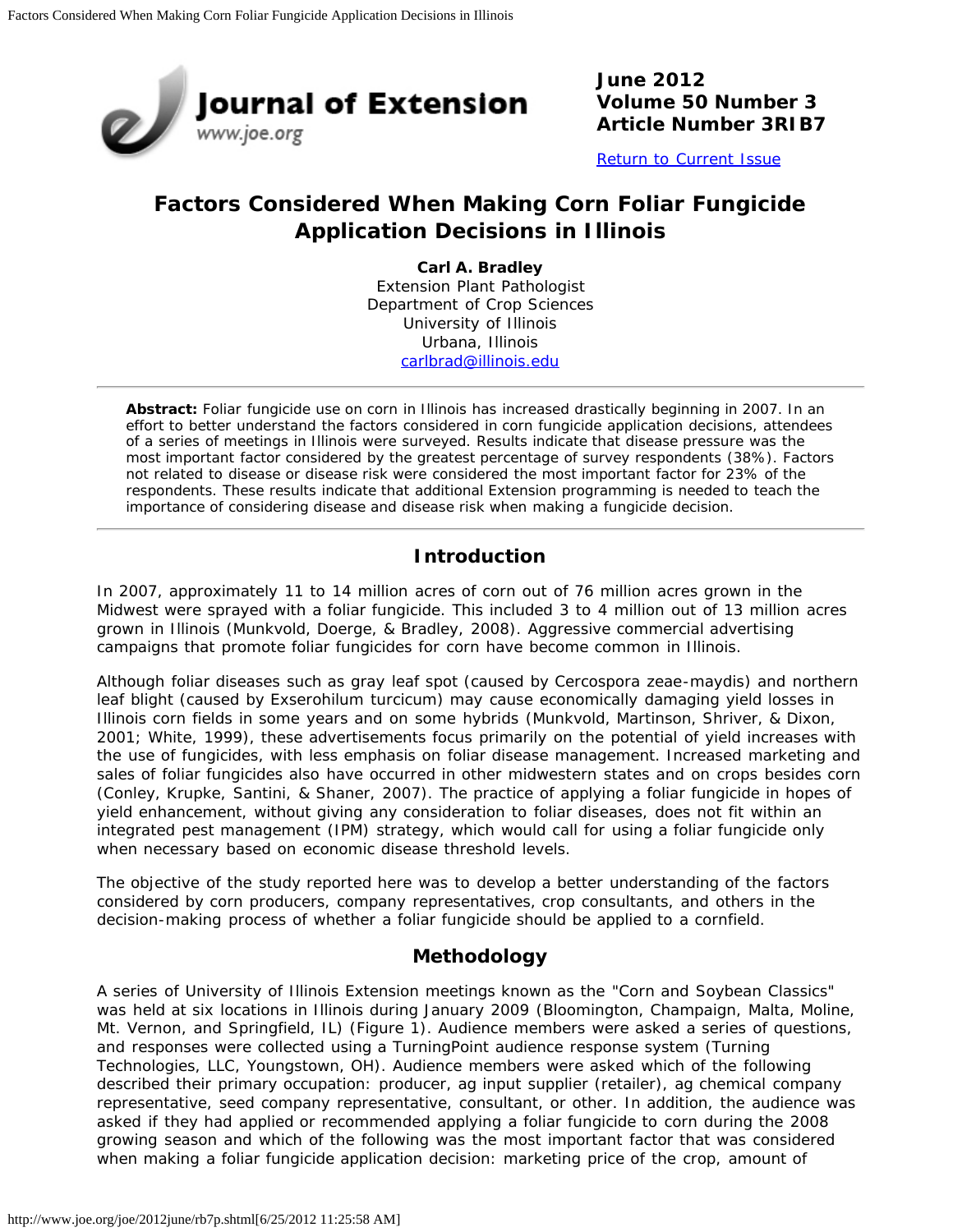disease pressure, susceptibility of the hybrid to diseases, the weather, or the potential for higher yields with no other considerations.

Respondent data were compiled, and % respondents were calculated for each response for each location. The % respondents for the "most important factor" data were statistically analyzed using the general linear models procedure with SAS software version 9.2 (Littell, Freund, & Spector, 1991). Locations were used as blocks, and data were analyzed as a randomized complete block design. Fisher's protected least significant difference test was used to compare the mean % respondents (alpha =  $0.05$ ) (Littell et al., 1991).

#### **Figure 1.**

Locations for the 2009 University of Illinois Corn and Soybean Classics Meeting Series



#### **Results**

In total, 905 meeting attendees responded to the question that asked them to select their primary occupation (n = 186, 171, 110, 105, 104, and 229 for Bloomington, Champaign, Malta, Moline, Mt. Vernon, and Springfield, respectively). At all locations except Springfield, the largest percentage of the audience was producers, ranging from 30% to 50% (Table 1). At all locations except Champaign, the least percentage of the audience was agrichemical company representatives, ranging from 2% to 5%. Combining all locations, the greatest percentage of respondents was producers (36%) followed by ag input suppliers (25%), seed company representatives (21%), other (10%), consultants (5%), and ag chemical company representatives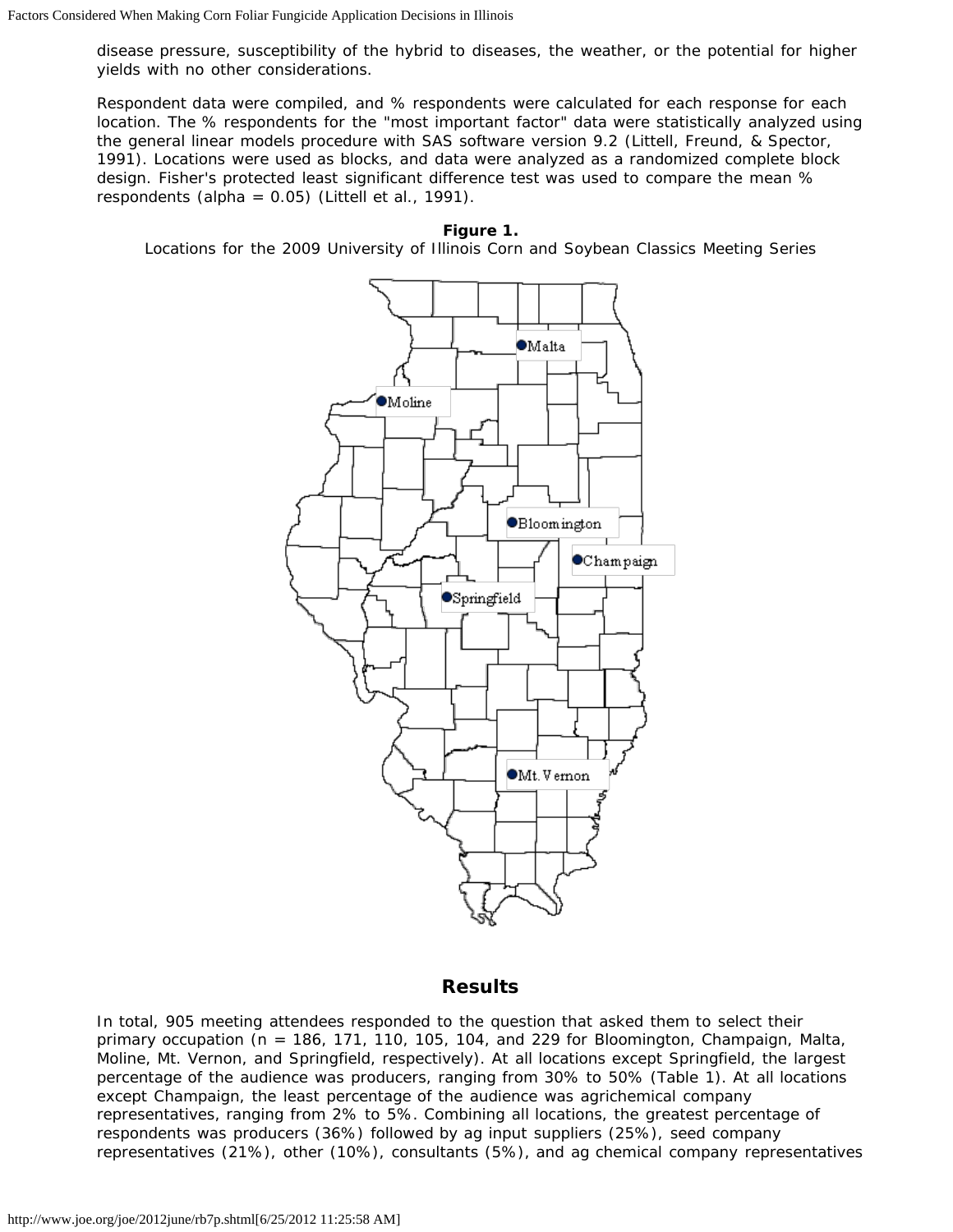(3%).

|                                                                                                                                                       | <b>Bloomington</b> |    | Champaign |    | <b>Malta</b>   |                | <b>Moline</b> |    | Mt.<br>Vernon |    | <b>Springfield</b> |                | All<br>Locations |    |
|-------------------------------------------------------------------------------------------------------------------------------------------------------|--------------------|----|-----------|----|----------------|----------------|---------------|----|---------------|----|--------------------|----------------|------------------|----|
| Occupation                                                                                                                                            | No.                | %  | No.       | %  | No.            | %              | No.           | %  | No.           | %  | No.                | %              | No.              | %  |
| Producer                                                                                                                                              | 71                 | 38 | 65        | 38 | 37             | 33             | 34            | 32 | 52            | 50 | 68                 | 30             | 327              | 36 |
| Ag input<br>supplier<br>(retailer)                                                                                                                    | 49                 | 26 | 23        | 14 | 33             | 30             | 30            | 28 | 14            | 13 | 72                 | 31             | 221              | 25 |
| Ag chemical<br>company<br>representative                                                                                                              | 6                  | 3  | 9         | 5  | $\overline{2}$ | $\overline{2}$ | 3             | 3  | 4             | 4  | 4                  | $\overline{2}$ | 28               | 3  |
| Seed<br>company<br>representative                                                                                                                     | 31                 | 17 | 43        | 25 | 24             | 22             | 25            | 24 | 15            | 14 | 52                 | 23             | 190              | 21 |
| Consultant                                                                                                                                            | 9                  | 5  | 5         | 3  | 10             | 9              | 4             | 4  | 7             | 7  | 11                 | 5              | 46               | 5  |
| Other                                                                                                                                                 | 20                 | 11 | 26        | 15 | 4              | 4              | 9             | 9  | 12            | 12 | 22                 | 9              | 93               | 10 |
| Note: N=186, 171, 110, 105, 104, 229, and 905 for Bloomington, Champaign, Malta, Moline,<br>Mt. Vernon, Springfield, and All Locations, respectively. |                    |    |           |    |                |                |               |    |               |    |                    |                |                  |    |

**Table 1.** Primary Occupations of Respondents

At all locations except Mt. Vernon, over 50% of the respondents applied or recommended applying a foliar fungicide to corn during the 2008 growing season, with the percentage of respondents ranging from 56% to 77% at these locations and 35% at Mt. Vernon (n = 186, 171, 110, 105, 104, and 229 for Bloomington, Champaign, Malta, Moline, Mt. Vernon, and Springfield, respectively) (Table 2). Averaged across all locations, 63% of the respondents applied or recommended applying a foliar fungicide to corn during the 2008 growing season ( $n = 905$ ).

| Table 2. |  |  |  |                                                   |  |  |  |  |  |  |  |
|----------|--|--|--|---------------------------------------------------|--|--|--|--|--|--|--|
|          |  |  |  | Respondents Who Applied or Recommended Fungicides |  |  |  |  |  |  |  |

|                                                                                                                                                            | Respondents that applied or recommended applying a<br>fungicide to corn in 2008 |    |  |  |  |  |  |  |  |
|------------------------------------------------------------------------------------------------------------------------------------------------------------|---------------------------------------------------------------------------------|----|--|--|--|--|--|--|--|
| Location                                                                                                                                                   | No.                                                                             | %  |  |  |  |  |  |  |  |
| Bloomington                                                                                                                                                | 141                                                                             | 76 |  |  |  |  |  |  |  |
| Champaign                                                                                                                                                  | 104                                                                             | 61 |  |  |  |  |  |  |  |
| Malta                                                                                                                                                      | 71                                                                              | 65 |  |  |  |  |  |  |  |
| Moline                                                                                                                                                     | 81                                                                              | 77 |  |  |  |  |  |  |  |
| Mt. Vernon                                                                                                                                                 | 36                                                                              | 35 |  |  |  |  |  |  |  |
| Springfield                                                                                                                                                | 134                                                                             | 56 |  |  |  |  |  |  |  |
| All<br>Locations                                                                                                                                           | 567                                                                             | 63 |  |  |  |  |  |  |  |
| Note: N = 186, 171, 110, 105, 104, 229, and 905 for Bloomington,<br>Champaign, Malta, Moline, Mt. Vernon, Springfield, and All Locations,<br>respectively. |                                                                                 |    |  |  |  |  |  |  |  |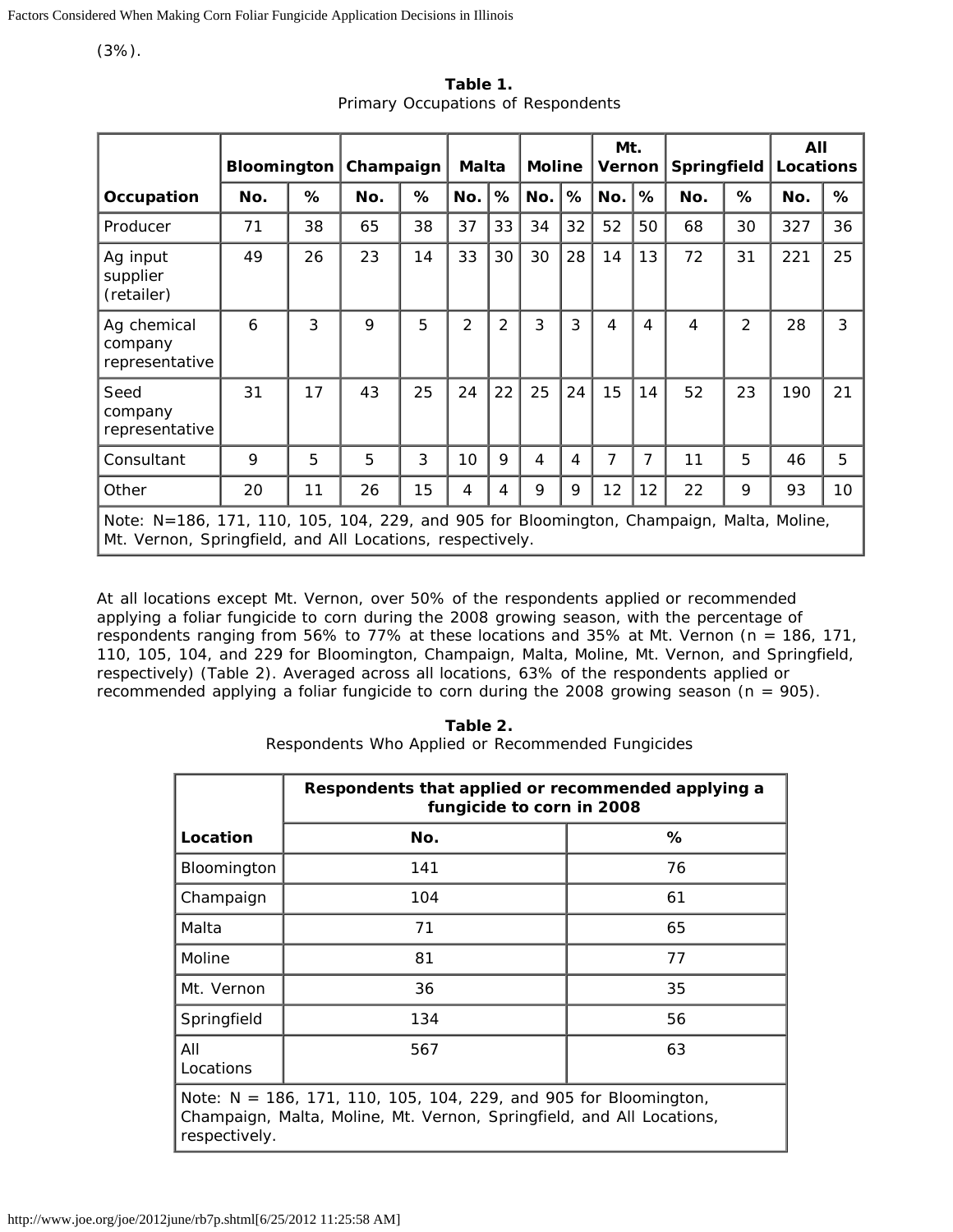At all locations except Moline, the greatest percentage of respondents indicated that disease pressure was the most important factor considered when making a foliar fungicide application decision, ranging from  $35\%$  to  $43\%$  (n = 185, 160, 108, 113, 99, and 213 for Bloomington, Champaign, Malta, Moline, Mt. Vernon, and Springfield, respectively) (Table 3). At Malta, susceptibility of the corn hybrid to diseases was tied with amount of disease pressure in receiving the greatest percentage of responses (37%). At all locations, the least percentage of respondents indicated that weather was the most important factor considered when making a foliar fungicide decision, ranging from 4% to 7%. At Moline, marketing price of the crop was tied with weather in receiving the least percentage of responses (5%).

Combining all locations, the greatest percentage of respondents indicated that the amount of disease pressure was the most important factor (38%), followed by the susceptibility of the corn hybrid to diseases (34%), the potential for higher yields with no other considerations (14%), the marketing price of the crop (9%), and the weather (5%) (n = 878). When statistically analyzed across all locations, disease pressure and corn hybrid susceptibility to diseases had the greatest % respondents and did not significantly differ from each other.

|                                                                   | <b>Bloomington</b> |    | Champaign      |    | Malta |    | <b>Moline</b> |    | Mt.<br>Vernon |    | Springfield |    | All<br>Locations |      |
|-------------------------------------------------------------------|--------------------|----|----------------|----|-------|----|---------------|----|---------------|----|-------------|----|------------------|------|
| Factor                                                            | No.                | %  | No.            | %  | No.   | %  | No.           | %  | No.           | %  | No.         | %  | No.              | %    |
| Marketing<br>price of the<br>crop                                 | 15                 | 8  | 17             | 11 | 10    | 9  | 6             | 5  | 6             | 6  | 24          | 11 | 78               | 9с   |
| Amount of<br>disease<br>pressure                                  | 80                 | 43 | 58             | 36 | 40    | 37 | 40            | 35 | 40            | 41 | 79          | 37 | 337              | 38 a |
| Susceptibility<br>of corn hybrid<br>to diseases                   | 48                 | 26 | 51             | 32 | 40    | 37 | 48            | 43 | 35            | 35 | 73          | 34 | 295              | 34a  |
| Weather                                                           | 11                 | 6  | $\overline{7}$ | 4  | 7     | 7  | 5             | 5  | 5             | 5  | 14          | 7  | 50               | 5c   |
| Potential for<br>higher yields<br>with no other<br>considerations | 31                 | 17 | 27             | 17 | 11    | 10 | 14            | 12 | 13            | 13 | 23          | 11 | 119              | 14 b |

**Table 3.** Most Important Factor Considered by Respondents When Making a Corn Foliar Fungicide Application Decision

*Note: N = 185, 160, 108, 113, 99, 213, and 878 for Bloomington, Champaign, Malta, Moline, Mt. Vernon, Springfield, and All Locations, respectively. For % respondents in the All Locations column, numbers followed by the same letter are not significantly different according to Fisher's protected least significant difference test (alpha = 0.05).*

### **Discussion**

When evaluating survey responses by region (northern Illinois = Malta and Moline; central Illinois = Bloomington, Champaign, and Springfield; and southern Illinois = Mt. Vernon), the majority (65%) of the respondents at the southern Illinois meeting *did not* apply or recommend a foliar fungicide application to corn during the 2008 growing season. Conversely, the majority of respondents at the central and northern Illinois meetings *did* apply or recommend applying foliar fungicides. The majority of respondents at the southern Illinois meeting were producers (50%), whereas producers made up only 30% to 38% of the respondents at the central and northern Illinois meetings. Respondents who were producers likely would represent or be responsible for fewer total acres than respondents who were ag retailers, company representatives, or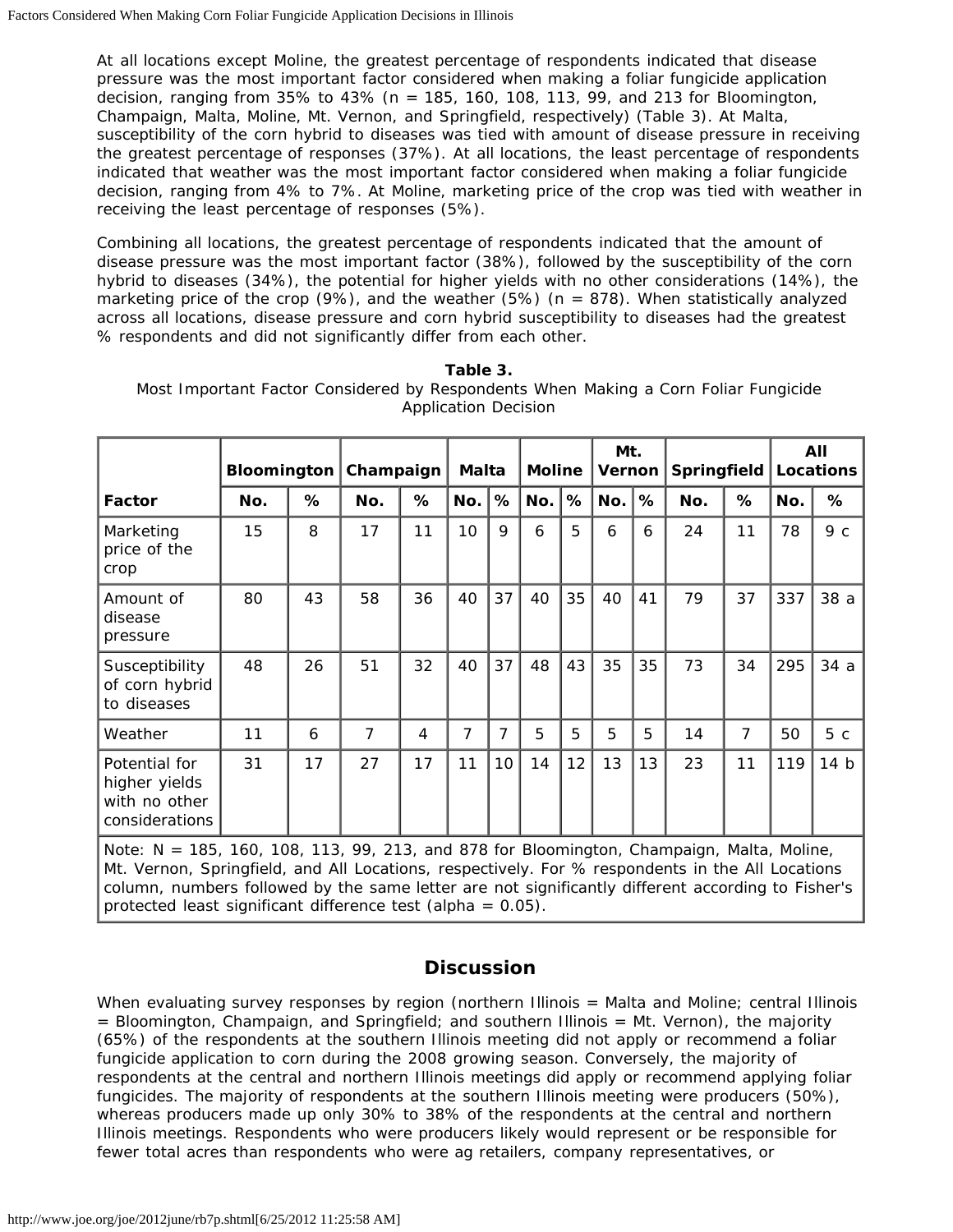consultants. Because each respondent represents a different size of corn acreage, these results should not be used to estimate the percentage of corn acreage sprayed with a foliar fungicide in Illinois in 2008.

In general, the majority of survey respondents indicated that the amount of disease pressure and the susceptibility of the corn hybrid to diseases were the most important factors considered when making a corn foliar fungicide application decision. Both of these factors are related in that the susceptibility of the corn hybrid to diseases will influence the level of disease pressure. Working with gray leaf spot, a major foliar disease of corn in Illinois, Paul and Munkvold (2004) reported that the gray leaf spot resistance rating of a corn hybrid was one of the most important preplanting predictors of gray leaf spot severity. In addition, Munkvold et al. (2001) reported that the highest probability for profitable fungicide use in corn occurred when hybrids susceptible to gray leaf spot were sprayed.

Of the other three factor choices presented to respondents (marketing price of the crop, weather, and potential for higher yields with no other considerations), only weather would influence disease levels. The other two factor choices have no relationship with plant disease pressure, yet 23% of the respondents overall chose either marketing price of the crop or the potential for higher yields with no other considerations as the most important factor to consider. The marketing price of the corn is an important consideration in that the potential yield damage and economic loss caused by the disease must be greater than the cost of an effective fungicide treatment, and this consideration should be made prior to applying a fungicide. Under low disease severity, corn yield increases with foliar fungicides are unlikely (Bradley & Ames, 2010; Paul et al., 2011). Thus, justifying corn fungicide applications in hopes of higher yields without considering disease or disease risk will likely not be profitable.

Czapar, Curry, and Gray (1995) reported on results of a 1994 survey of IPM practices that was mailed to central Illinois farmers. Although the surveyed farmers were not asked about disease control considerations, results of that survey did indicate that "economic threshold" received the greatest percentage of responses (34%) when farmers were asked about their basis of insect control decisions. This is similar to the results of the 2009 survey reported herein, where 38% of the respondents chose the amount of disease pressure as the most important factor considered when making a fungicide application decision. These results indicate that although many in Illinois are considering pest or disease levels when making management decisions, additional Extension programming should be developed that focuses on the importance of considering disease and disease risk when making a corn foliar fungicide decision.

#### **Acknowledgments**

Appreciation is given to the other members of the 2009 University of Illinois Corn and Soybean Classics Meeting Team (F. Fernandez, T. Gleason, D. Good, M. Gray, A. Hager, E. Nafziger, T. Niblack, S. Osterbur, G. Schnitkey, and K. Steffey) for planning, coordinating, and conducting the series of meetings, and to T. Niblack for summarizing question responses.

#### **References**

Bradley, C. A., & Ames, K. A. (2010). Effect of foliar fungicides on corn with simulated hail damage. *Plant Disease* 94:83-86.

Conley, S. P., Krupke, C., Santini, J., & Shaner, G. (2007). Pest management in Indiana soybean production systems. *Journal of Extension* [On-line], 45(4) Article 4RIB8. Available at: <http://www.joe.org/joe/2007august/rb8.php>

Czapar, G. F., Curry, M. P., & Gray, M. E. (1995). Survey of integrated pest management practices in central Illinois. *Journal of Production Agriculture* 8:483-486.

Littell, R. C., Freund, R. J., & Spector, P. C. (1991). *SAS system for linear models* (3rd ed.). Cary, NC: SAS Institute Inc.

Munkvold, G. P., Doerge, T., & Bradley, C. (2008). IPM is still alive for corn leaf diseases: Look before you spray. *Proceedings of the 62nd Annual Corn & Sorghum Research Conference* Chicago. CD-ROM, American Seed Trade Association, Alexandria, VA.